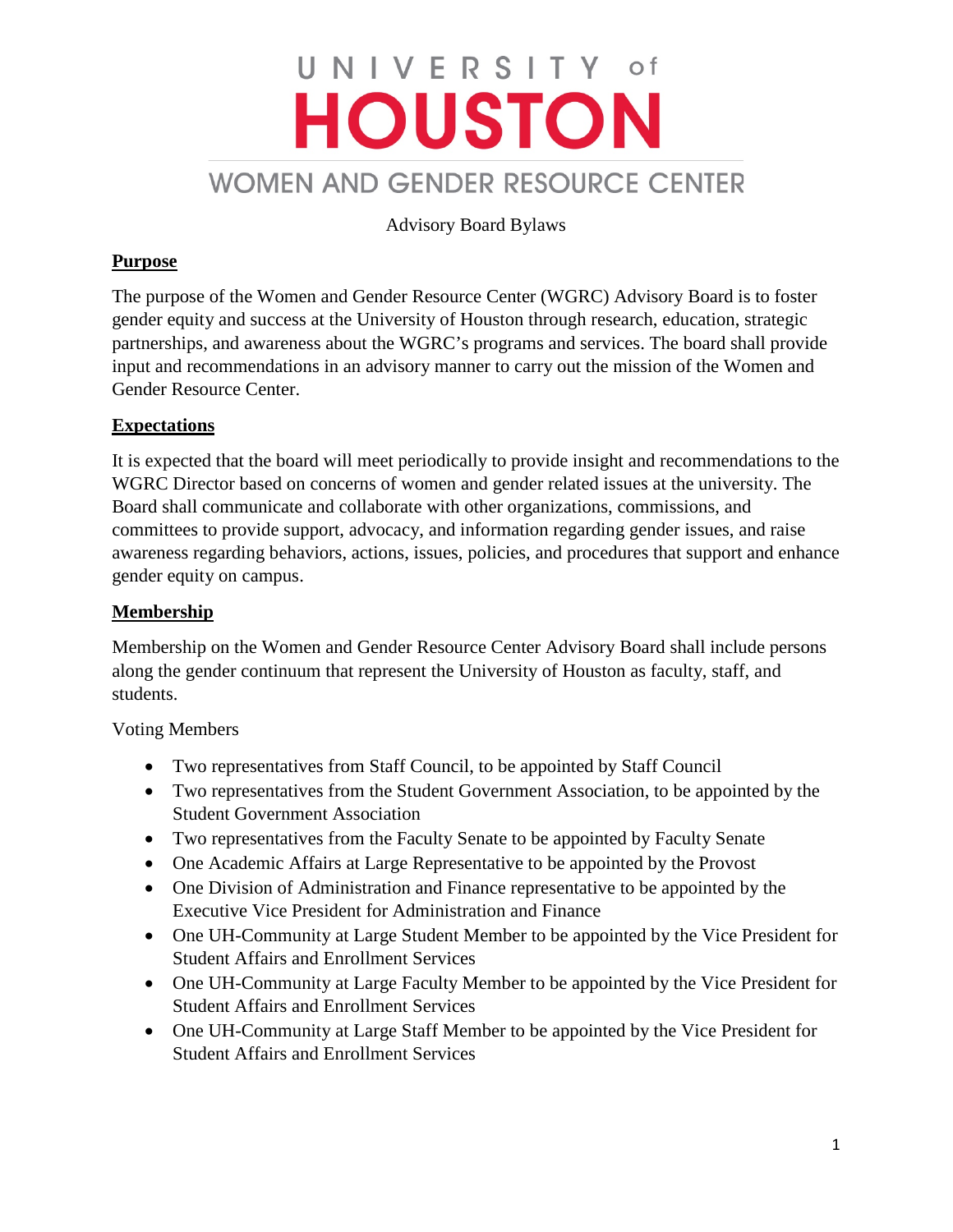## Ex-Officio Members

- The Associate Vice President for Student Affairs and Dean of Students
- The Director of the Women's Gender and Sexuality Studies Program or designee
- A Representative from the Office of General Council
- The Director of the Women and Gender Resource Center

The Advisory Board may choose to request colleagues to be involved in Board discussions. These representatives shall be "consultants." Consultants can provide expertise, information, and recommendations when requested and appropriate. Consultants are not official board members and therefore may not vote.

## A. Terms of Membership

Faculty and staff members will serve a two-year term. Student members will serve a one-year term. Faculty, Staff, and Student members may not serve more than two consecutive terms. All terms shall begin on August 1 of each year.

## B. Removal

A member and/or officer of the board shall be subject to removal if they are unable or unwilling to carry out the tasks and responsibilities of the board or officer position. Removal shall be affirmed by a majority vote.

## C. Officer Positions

The officers of the Women and Gender Resource Center Advisory Board consist of a Faculty Co-Chair, a Staff Co-Chair, a Vice-Chair, a Secretary, and Committee Heads. All officers will serve a one-year term, and may serve two consecutive terms.

# D. Elections

- The election process will take place at the beginning of the fall semester each year during a Board meeting
- Nominations for officer positions shall be made by current board members or by selfnomination
- Vacancies will be filled by "special elections" in which the officer will be elected by nominations, and a majority vote of members present at a designated meeting

## E. Officer Responsibilities

## 1. Co-Chairs

- Convene and lead all Board meetings, and ensure that the Board meets its purpose and goals
- Assign members to perform tasks, projects, and duties
- Serve as the spokesperson for the Board
- Lead the annual elections process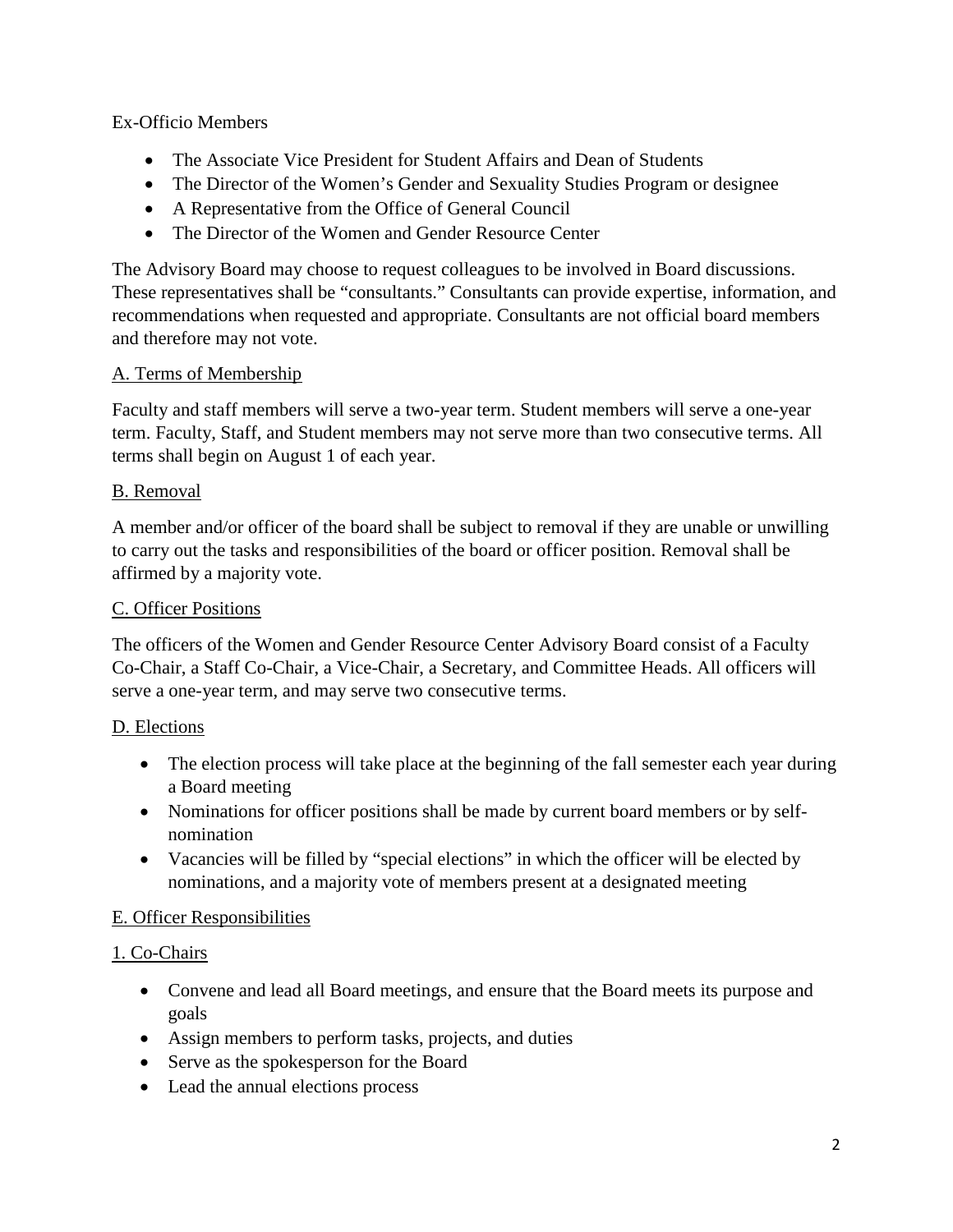- Oversees the *Faculty and Staff Affairs*, and *Development and Resources* Standing **Committees**
- Create and oversee ad-hoc committees
- Serve as the chief liaison between the Advisory Board and the WGRC Director

## 2. Vice-Chair

- Communicate regularly with Co-chairs on assigned tasks, projects, duties and other important information related to the functioning of the Board
- Perform duties of the co-chairs in their absence
- Oversee the *Education and Outreach* Standing Committee
- Work together with the Co-chairs as a team to help the Board meet its purpose and goals

## 3. Secretary

- Record, retain, and distribute all of the meeting minutes, books and records of the Board
- Prepare and disseminate communication and correspondence to all Board members at the request of the co-chairs, vice-chair, committee heads, and WGRC Director
- Maintain archives of minutes, books, photos, and records of the Board
- Communicate with third-parties on behalf of the committees, as requested by the cochairs, vice-chair and the Board as a whole
- Creates, maintains, and disseminates calendars, and calendar requests for meetings and events

# 4. Committee Heads

- Appointed by the co-chairs of the Board
- Will serve a one-year term but may be reappointed to one consecutive term
- Oversees the activities and planning of assigned standing committee
- Create sub-committees and assign tasks and projects as needed
- Convene committee meetings and make regular reports to the Board. If a committee head is not present at a meeting where a report is requested, they may appoint a designee from the committee to give the report on their behalf

## F. Committees

The Board shall have standing committees to ensure that the purpose, mission, goals, tasks, and responsibilities of the Board and Center are carried out. Committees shall be made up of members of the Advisory Board.

The standing committees of the Advisory Board shall be

- 1. Education and Outreach Committee
- 2. Faculty and Staff Affairs Committee
- 3. Development and Resources Committee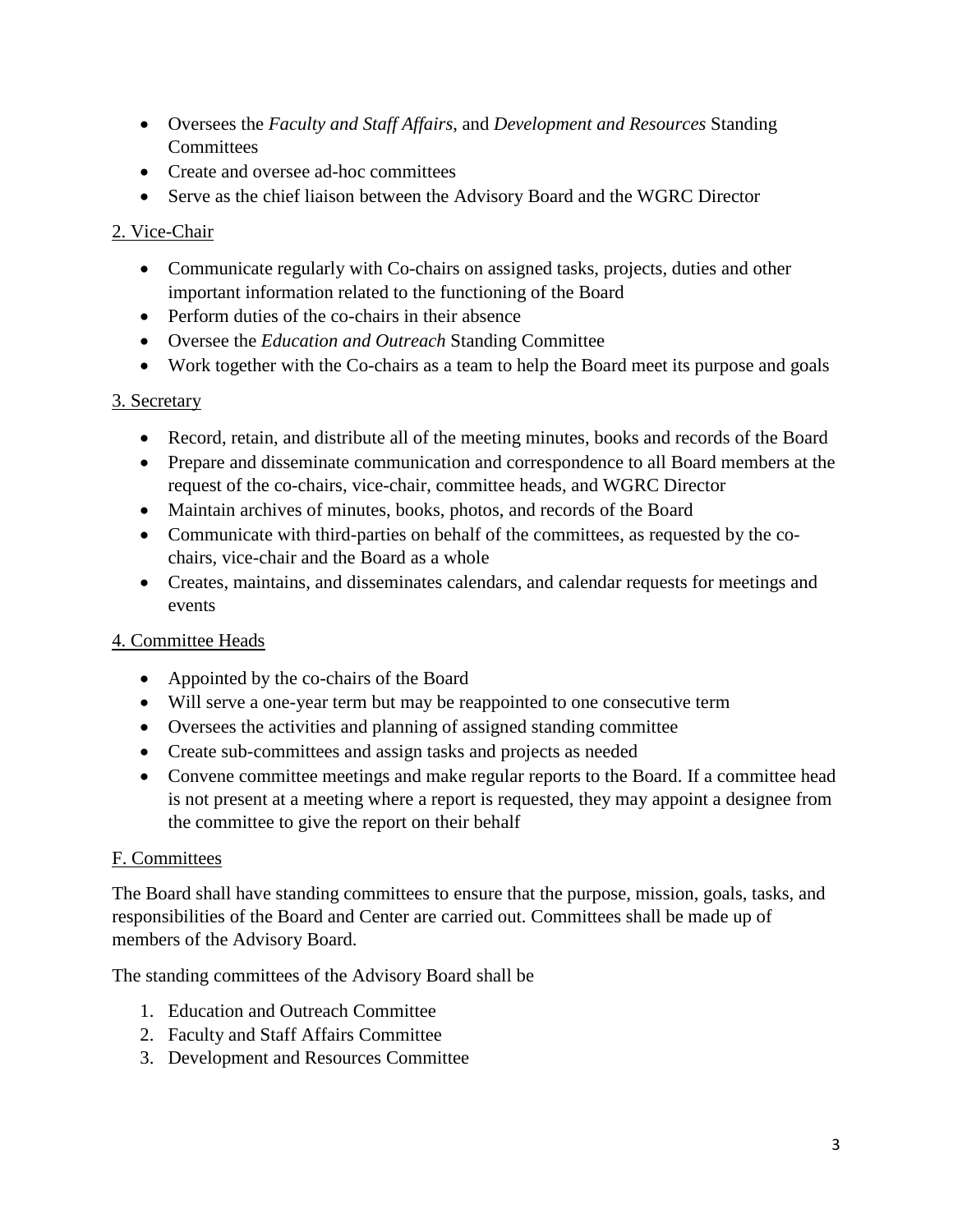Each Committee

- Shall meet regularly in person or via phone conference outside of regular Board meetings, unless the committee has no actions or pending tasks
- Shall assist the Board in areas appropriate to their committee charge and those requested by the co-chairs or Board as a whole
- Shall make a report at each regular meeting of the Board and at other times as directed by the co-chairs or Board
- Shall serve in an advisory capacity to the Board
- The Advisory Board, WGRC Director, and co-chairs may make additional requests or assign additional tasks, and projects to its committees

The general charges to each committee are as follows:

- 1. Education and Outreach Committee
	- Enhance the awareness of the Women and Gender Resource Center's programs and services among students, faculty, and staff at the University of Houston
	- Benchmark educational programs and advocacy initiatives at peer and aspirational institutions and make recommendations to the Board and WGRC Director
	- Identify needs of women and gender issues as well as the engagement of men in the WGRCs programs, services and initiatives
	- Provide input on the WGRC's short-term and long-term strategic plans
- 2. Faculty and Staff Affairs Committee
	- Explore issues of interest to faculty and staff related to women and gender equity and issues on campus
	- Oversee any reports regarding campus community affairs
	- Examine UH campus and system policies related to women and gender interests; oversee any policy initiatives originated by the board
	- Recommend changes to current policies or the creation of new policies related to women and gender equity, gender justice, and student success
	- Establish and maintain collaborative relationships with key UH stakeholders
- 3. Development and Resources Committee
	- Oversees scholarship and award processes and procedures related to the Women and Gender Resource Center
	- Establishes community and campus support networks
	- Identify fundraising and advancement opportunities for the Board and Women and Gender Resource Center and assists WGRC Director with funding efforts
	- Builds and maintains relationships with key community stakeholders
	- Identify additional resources for the Center
	- Provides input on the WGRC's short-term and long-term strategic plans